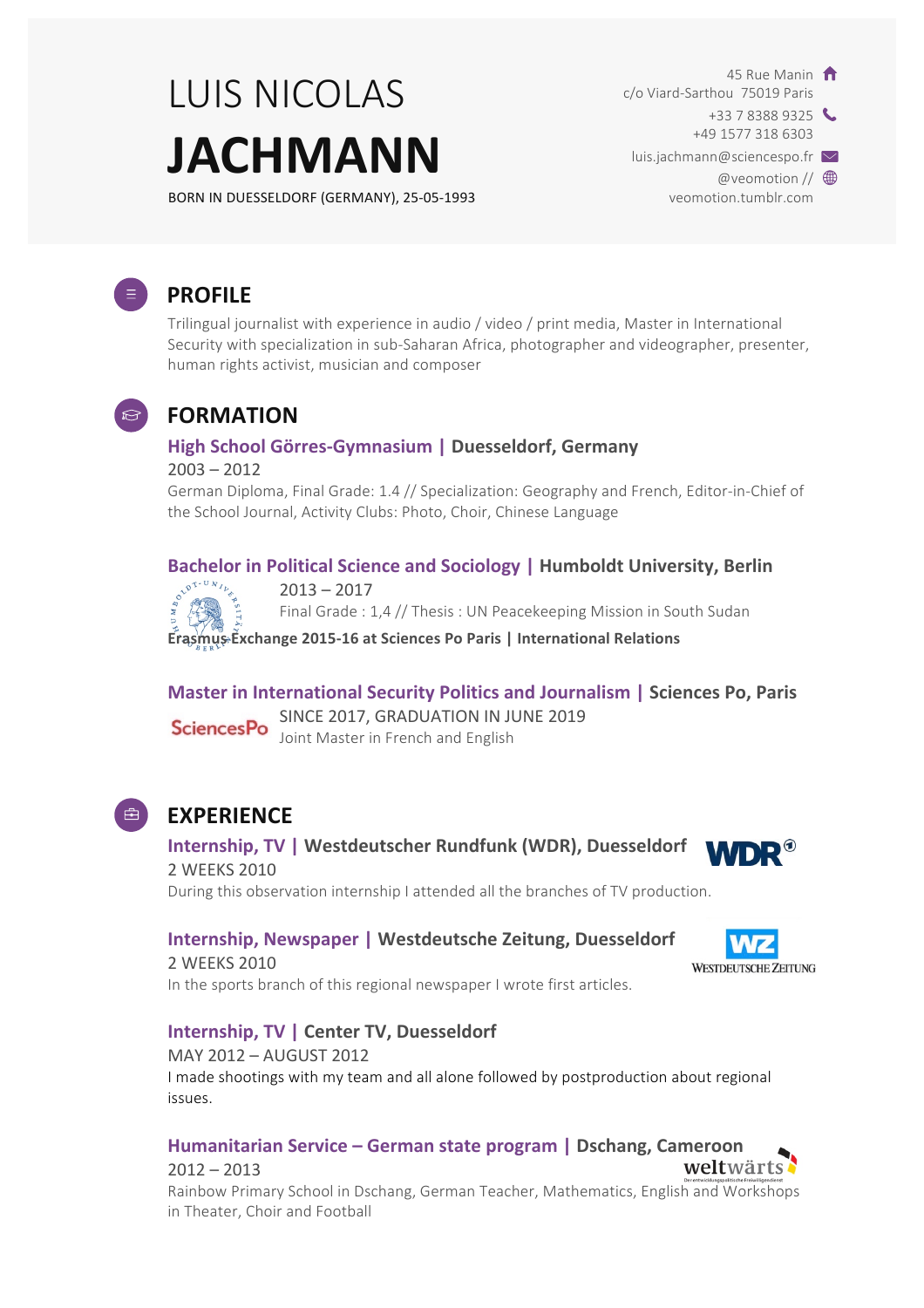# **Student Job | Team Election Campaign, Bundestag, Düsseldorf**

SUMMER 2013

I filmed and edited videos for the German parliament depute Thomas Jarzombek (CDU) for his election campaign.

#### **Student Job | German Parliament, Bundestag, Berlin**

MARCH 2014 – JUNE 2015 Guide of the visitors' center of the German parliament, service in four languages

#### **Internship, Cultural Magazine | Zitty, Berlin**

#### AUGUST 2014 – SEPTEMBER 2014

Writing articles for the Berlin cultural magazine *Zitty* including conducting of interviews for various sections: cinema, arts, music, theater, lifestyle

#### **Internship, German Institute | Goethe Institute, Douala, Cameroon**

MARCH 2015 Giving German conversation classes to young Cameroonian adults in A2 and B1.

#### **Student Job | Speaking Agency, Paris**

DECEMBER 2015 - APRIL 2016 Private German lessons for young children with double nationality : French/ German

#### **Internship, Photo** | Studio Le Petit Oiseau Va Sortir, Paris

JANUARY 2016 Photographers' Assistant during fashion photo shootings

#### **Junior Producer, Public German TV | ARD, Paris**

MAY 2016 - JULY 2016 During the Euro 2016 and the attacks of Nice and Saint-Etienne de Rouvray I organized interviews, I was filming with my crew all across France as well as helping the correspondents.

#### **Student Job | Video Journalist, High school of Applied Science (HTW), Berlin** DECEMBER 2016 – JUNE 2017 հեա

Filming and post-production of short explainers for the press department.

#### **Student Job | Rédacteur, Webdesign, 17 Grad, Berlin**

NOVEMBER 2016 – JUNE 2017 Writing of press releases and filming and postproduction of videos for the web design agency

#### **Internship | Berlinale Talents, International Film Festival Berlin** FEBRUARY 2017

Press coordination for the talents' forum of the international film festival of Berlin





**ZITTV** 



Hochschule für Technik<br>und Wirtschaft Berlin rsity of Applied Sciences



 $O_{\text{GOETHE}}$